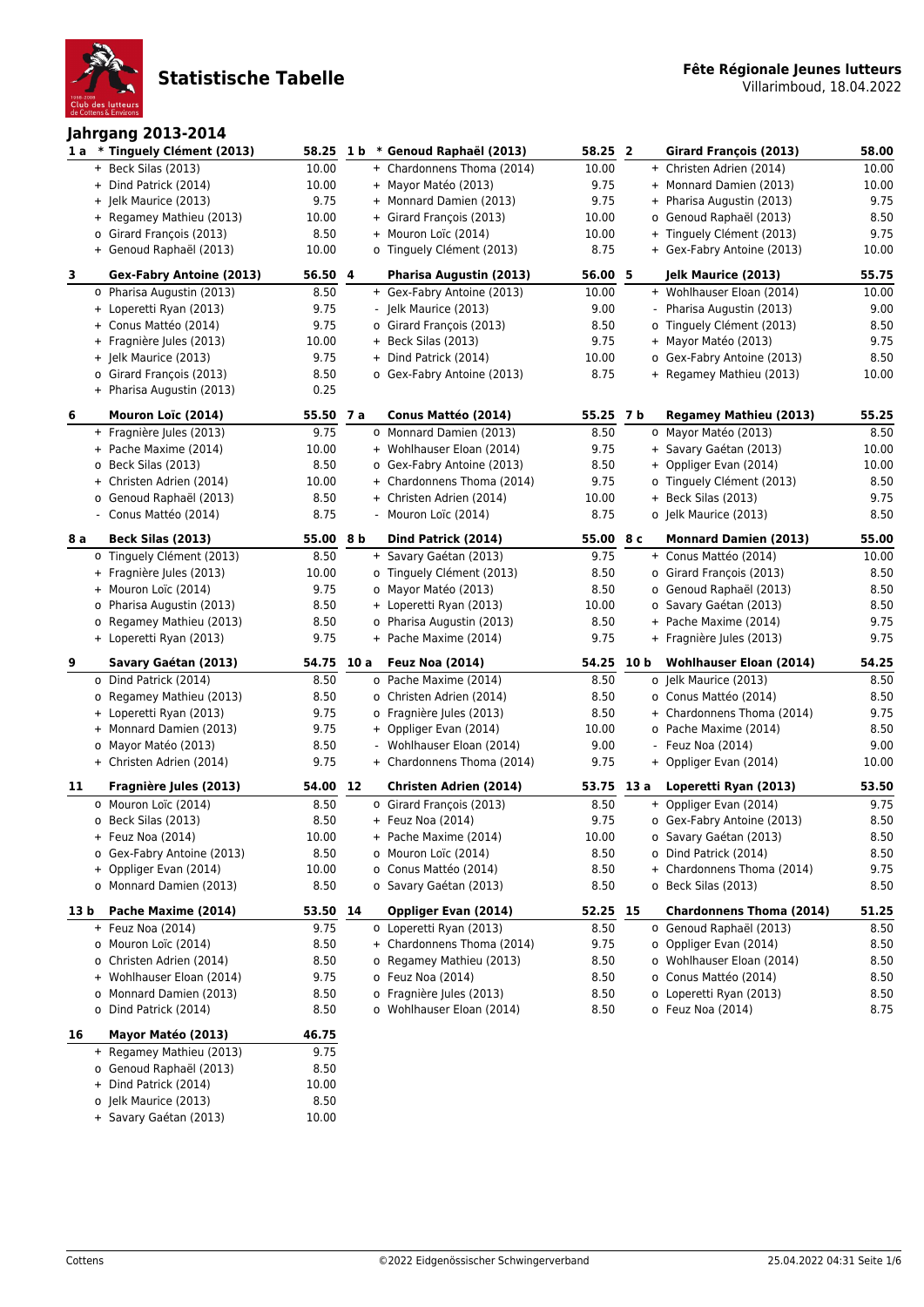

### **Jahrgang 2011-2012**

| 1   | * Albin Manuel (2011)                               | 59.75 2        |     | Castella Jules (2012)                               | 57.75         | 3 a | * Bärtschi David (2011)                                 | 57.25         |
|-----|-----------------------------------------------------|----------------|-----|-----------------------------------------------------|---------------|-----|---------------------------------------------------------|---------------|
|     | + Egger Basile (2012)                               | 10.00          |     | + Dupertuis Lionel (2011)                           | 9.75          |     | + Richoz Logan (2012)                                   | 10.00         |
|     | + Dessiex Soren (2011)                              | 10.00          |     | + Burri Dario (2012)                                | 9.75          |     | o Brügger Matteo (2012)                                 | 8.50          |
|     | + Brügger Matteo (2012)                             | 9.75           |     | + Putallaz Ethan (2011)                             | 10.00         |     | + Morier Nathan (2011)                                  | 10.00         |
|     | + Castella Jules (2012)                             | 10.00          |     | o Albin Manuel (2011)                               | 8.50          |     | + Sautaux Antony (2012)                                 | 10.00         |
|     | + Henchoz Camil (2012)                              | 10.00          |     | + Brünisholz Grégory (2011)                         | 10.00         |     | + Grangier Victor (2011)                                | 10.00         |
|     | + Bärtschi David (2011)                             | 10.00          |     | + Henchoz Camil (2012)                              | 9.75          |     | o Albin Manuel (2011)                                   | 8.75          |
| 3 b | <b>Suchet Quentin (2011)</b>                        | 57.25 4        |     | Dessiex Soren (2011)                                | 57.00 5 a     |     | <b>Steuble Maurus (2011)</b>                            | 56.50         |
|     | o Steuble Maurus (2011)                             | 8.50           |     | + Linder Eric (2011)                                | 9.75          |     | + Suchet Quentin (2011)                                 | 9.75          |
|     | + Toffel Rémy (2011)                                | 10.00          |     | o Albin Manuel (2011)                               | 8.50          |     | - Pharisa Simon (2011)                                  | 8.75          |
|     | + Oppliger Sam (2011)                               | 10.00          |     | + Kilchoer Nathan (2012)                            | 10.00         |     | o Henchoz Camil (2012)                                  | 8.50          |
|     | - Udressy Maxime (2012)                             | 9.00           |     | + Beck Lenox (2012)                                 | 10.00         |     | + Morier Nathan (2011)                                  | 10.00         |
|     | + Putallaz Ethan (2011)                             | 10.00          |     | - Burri Dario (2012)                                | 9.00          |     | + Ryter Yannis (2011)                                   | 9.75          |
|     | + Brügger Matteo (2012)                             | 9.75           |     | + Grangier Victor (2011)                            | 9.75          |     | + Linder Eric (2011)                                    | 9.75          |
| 5 b | <b>Brünisholz Grégory (2011)</b>                    | 56.50 5 c      |     | Sautaux Antony (2012)                               | 56.50 6 a     |     | Brügger Matteo (2012)                                   | 56.25         |
|     | + Produit Romann (2011)                             | 9.75           |     | + Zwyssig Jano (2012)                               | 9.75          |     | + Cosandier Allan (2012)                                | 10.00         |
|     | + Ryter Yannis (2011)                               | 9.75           |     | + Bärtschi Johann (2012)                            | 10.00         |     | + Bärtschi David (2011)                                 | 9.75          |
|     | o Sautaux Antony (2012)                             | 8.50           |     | + Brünisholz Grégory (2011)                         | 9.75          |     | o Albin Manuel (2011)                                   | 8.50          |
|     | + Cosandier Allan (2012)                            | 10.00          |     | o Bärtschi David (2011)                             | 8.50          |     | + Ryter Yannis (2011)                                   | 9.75          |
|     | o Castella Jules (2012)                             | 8.50           |     | o Brügger Matteo (2012)                             | 8.50          |     | + Sautaux Antony (2012)                                 | 9.75          |
|     | + Egger Basile (2012)                               | 10.00          |     | + Cosandier Allan (2012)                            | 10.00         |     | o Suchet Quentin (2011)                                 | 8.50          |
| 6 b | <b>Henchoz Camil (2012)</b>                         | 56.25 7        |     | Pharisa Simon (2011)                                | 55.75 8 a     |     | <b>Udressy Maxime (2012)</b>                            | 55.50         |
|     | + Jenni Adrien (2012)                               | 10.00          |     | + Jaquier Eloan (2012)                              | 10.00         |     | + Marti Theau (2012)                                    | 9.75          |
|     | + Feuz Nevio (2012)                                 | 9.75           |     | - Steuble Maurus (2011)                             | 8.75          |     | + Morier Nathan (2011)                                  | 9.75          |
|     | + Steuble Maurus (2011)<br>+ Grangier Victor (2011) | 9.75<br>9.75   |     | - Udressy Maxime (2012)<br>o Produit Romann (2011)  | 8.75          |     | - Pharisa Simon (2011)                                  | 8.75          |
|     | o Albin Manuel (2011)                               | 8.50           |     | + Gallandat Alexandre (2011)                        | 8.50<br>10.00 |     | - Suchet Quentin (2011)<br>+ Feuz Nevio (2012)          | 8.75<br>9.75  |
|     | o Castella Jules (2012)                             | 8.50           |     | + Beck Lenox (2012)                                 | 9.75          |     | - Burri Dario (2012)                                    | 8.75          |
|     |                                                     |                |     |                                                     |               |     |                                                         |               |
|     |                                                     |                |     |                                                     |               |     |                                                         |               |
| 8 b | <b>Burri Dario (2012)</b>                           | 55.50 8 c      |     | Bärtschi Johann (2012)                              | 55.50 8 d     |     | Putallaz Ethan (2011)                                   | 55.50         |
|     | + Mottet Loris (2012)                               | 9.75           |     | + Loperetti Diego (2012)                            | 10.00         |     | + Lesquereux Stefan (2012)                              | 10.00         |
|     | o Castella Jules (2012)                             | 8.50           |     | o Sautaux Antony (2012)                             | 8.50          |     | o Grangier Victor (2011)                                | 8.50          |
|     | + Richoz Logan (2012)                               | 10.00          |     | + Zwyssig Jano (2012)                               | 9.75          |     | o Castella Jules (2012)                                 | 8.50          |
|     | + Bärtschi Johann (2012)                            | 9.75           |     | o Burri Dario (2012)                                | 8.50          |     | + Marti Theau (2012)                                    | 10.00         |
|     | - Dessiex Soren (2011)                              | 8.75           |     | - Kilchoer Nathan (2012)                            | 8.75          |     | o Suchet Quentin (2011)                                 | 8.50          |
|     | - Udressy Maxime (2012)                             | 8.75           |     | + Toffel Rémy (2011)                                | 10.00         |     | + Kilchoer Nathan (2012)                                | 10.00         |
| 8е  | Zwyssig Jano (2012)                                 | 55.50          | 9 a | Beck Lenox (2012)                                   | 55.25 9 b     |     | <b>Grangier Victor (2011)</b>                           | 55.25         |
|     | o Sautaux Antony (2012)                             | 8.50           |     | - Toffel Rémy (2011)                                | 8.75          |     | + Oppliger Sam (2011)                                   | 10.00         |
|     | + Loperetti Diego (2012)                            | 10.00          |     | + Kilchoer Nathan (2012)                            | 9.75          |     | + Putallaz Ethan (2011)                                 | 9.75          |
|     | o Bärtschi Johann (2012)                            | 8.50           |     | + Gallandat Alexandre (2011)                        | 10.00         |     | + Produit Romann (2011)                                 | 9.75          |
|     | o Kilchoer Nathan (2012)                            | 8.50           |     | o Dessiex Soren (2011)                              | 8.50          |     | o Henchoz Camil (2012)                                  | 8.50          |
|     | + Richoz Logan (2012)<br>+ Lesquereux Stefan (2012) | 10.00<br>10.00 |     | + Produit Romann (2011)<br>o Pharisa Simon (2011)   | 9.75<br>8.50  |     | o Bärtschi David (2011)<br>o Dessiex Soren (2011)       | 8.75<br>8.50  |
|     |                                                     |                |     |                                                     |               |     |                                                         |               |
| 9 с | Jenni Adrien (2012)                                 | 55.25 9 d      |     | Linder Eric (2011)                                  | 55.25 9 e     |     | Marti Theau (2012)                                      | 55.25         |
|     | o Henchoz Camil (2012)<br>o Feuz Nevio (2012)       | 8.50<br>8.50   |     | o Dessiex Soren (2011)<br>+ Dupertuis Lionel (2011) | 8.50<br>9.75  |     | o Udressy Maxime (2012)<br>o Produit Romann (2011)      | 8.50<br>8.50  |
|     | o Toffel Rémy (2011)                                | 8.50           |     | o Ryter Yannis (2011)                               | 8.75          |     | + Clot Joey (2011)                                      | 10.00         |
|     | + Richoz Logan (2012)                               | 10.00          |     | + Gallandat Alexandre (2011)                        | 10.00         |     | o Putallaz Ethan (2011)                                 | 8.50          |
|     | Dupertuis Lionel (2011)<br>$+$                      | 9.75           |     | + Oppliger Sam (2011)                               | 9.75          |     | + Morier Nathan (2011)                                  | 10.00         |
|     | + Morier Nathan (2011)                              | 10.00          |     | o Steuble Maurus (2011)                             | 8.50          |     | + Ryter Yannis (2011)                                   | 9.75          |
| 9 f | Produit Romann (2011)                               | 55.25 10 a     |     | Cosandier Allan (2012)                              | 55.00 10 b    |     | Egger Basile (2012)                                     | 55.00         |
|     | o Brünisholz Grégory (2011)                         | 8.50           |     | o Brügger Matteo (2012)                             | 8.50          |     | o Albin Manuel (2011)                                   | 8.50          |
|     | + Marti Theau (2012)                                | 10.00          |     | + Lesquereux Stefan (2012)                          | 9.75          |     | + Favre Philippe (2012)                                 | 9.75          |
|     | Grangier Victor (2011)<br>0                         | 8.50           |     | + Egger Basile (2012)                               | 9.75          |     | o Cosandier Allan (2012)                                | 8.50          |
|     | + Pharisa Simon (2011)                              | 10.00          |     | o Brünisholz Grégory (2011)                         | 8.50          |     | + Jaquier Eloan (2012)                                  | 9.75          |
|     | o Beck Lenox (2012)<br>+ Oppliger Sam (2011)        | 8.50<br>9.75   |     | + Mottet Loris (2012)<br>o Sautaux Antony (2012)    | 10.00<br>8.50 |     | + Loperetti Diego (2012)<br>o Brünisholz Grégory (2011) | 10.00<br>8.50 |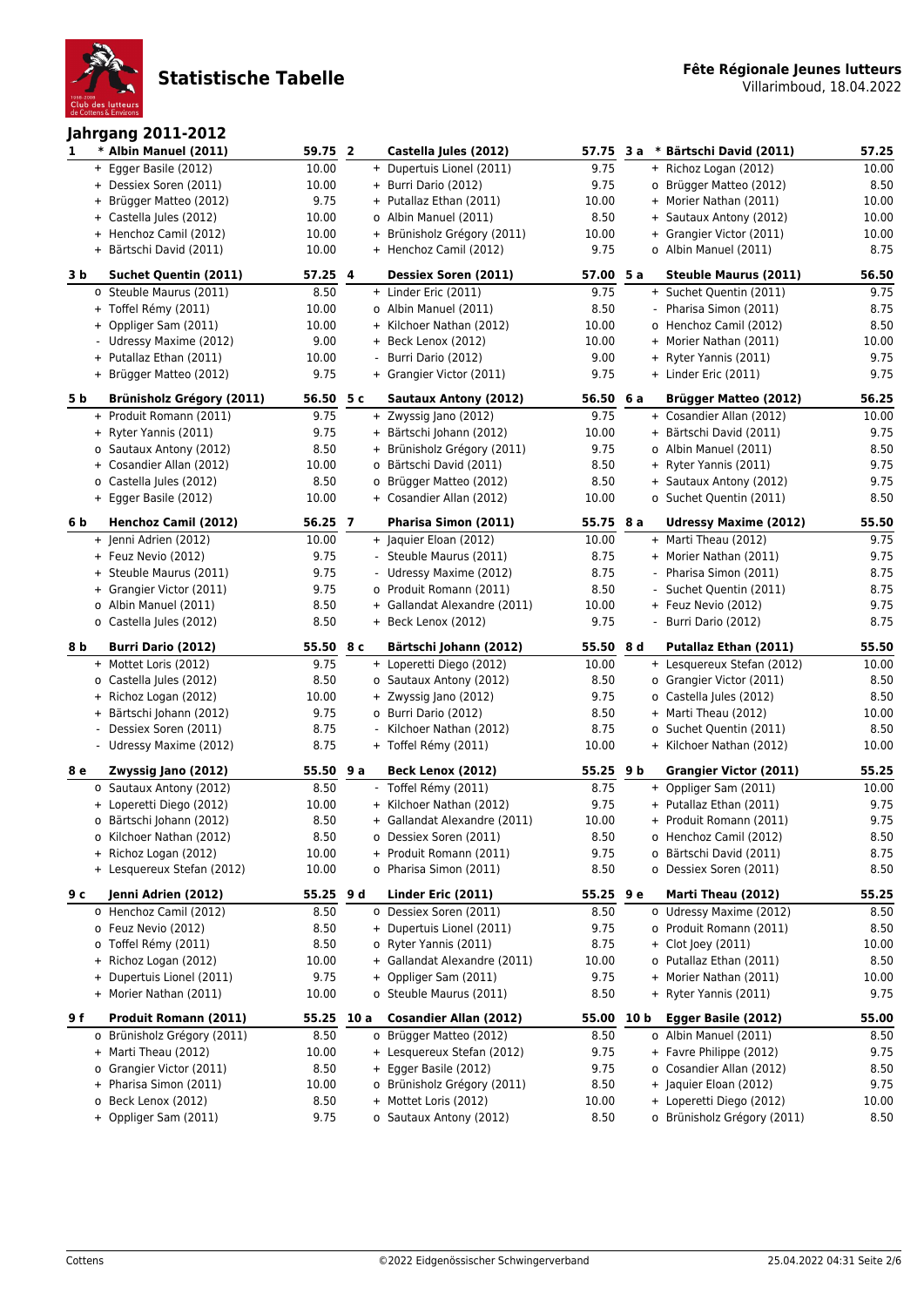

| 11   | Toffel Rémy (2011)                                | 54.25 12 a    |      | Feuz Nevio (2012)                                | 54.00         | 12 <sub>b</sub> | Kilchoer Nathan (2012)                                | 54.00        |
|------|---------------------------------------------------|---------------|------|--------------------------------------------------|---------------|-----------------|-------------------------------------------------------|--------------|
|      | Beck Lenox (2012)                                 | 8.75          |      | + Jenni Adrien (2012)                            | 9.75          |                 | + Favre Philippe (2012)                               | 9.75         |
|      | o Suchet Quentin (2011)                           | 8.50          |      | o Henchoz Camil (2012)                           | 8.50          |                 | o Beck Lenox (2012)                                   | 8.50         |
|      | + Jenni Adrien (2012)                             | 10.00         |      | o Mottet Loris (2012)                            | 8.50          |                 | o Dessiex Soren (2011)                                | 8.50         |
|      | - Mottet Loris (2012)                             | 8.75          |      | + Favre Philippe (2012)                          | 10.00         |                 | + Zwyssig Jano (2012)                                 | 10.00        |
|      | + Jaquier Eloan (2012)                            | 9.75          |      | o Udressy Maxime (2012)                          | 8.50          |                 | - Bärtschi Johann (2012)                              | 8.75         |
|      | o Bärtschi Johann (2012)                          | 8.50          |      | - Loperetti Diego (2012)                         | 8.75          |                 | o Putallaz Ethan (2011)                               | 8.50         |
| 12 c | Lesquereux Stefan (2012)                          | 54.00 12 d    |      | Oppliger Sam (2011)                              | 54.00 12 e    |                 | Ryter Yannis (2011)                                   | 54.00        |
|      | o Putallaz Ethan (2011)                           | 8.50          |      | o Grangier Victor (2011)                         | 8.50          |                 | + Gallandat Alexandre (2011)                          | 10.00        |
|      | o Cosandier Allan (2012)                          | 8.50          |      | + Jaquier Eloan (2012)                           | 10.00         |                 | o Brünisholz Grégory (2011)                           | 8.50         |
|      | o Loperetti Diego (2012)                          | 8.50          |      | o Suchet Quentin (2011)                          | 8.50          |                 | + Linder Eric (2011)                                  | 10.00        |
|      | + Clot Joey (2011)                                | 10.00         |      | + Dupertuis Lionel (2011)                        | 10.00         |                 | o Brügger Matteo (2012)                               | 8.50         |
|      | + Favre Philippe (2012)                           | 10.00         |      | o Linder Eric (2011)                             | 8.50          |                 | o Steuble Maurus (2011)                               | 8.50         |
|      | o Zwyssig Jano (2012)                             | 8.50          |      | o Produit Romann (2011)                          | 8.50          |                 | o Marti Theau (2012)                                  | 8.50         |
| 13 a | <b>Gallandat Alexandre (2011)</b>                 | 53.75         | 13 b | Jaquier Eloan (2012)                             | 53.75         | 14 a            | Mottet Loris (2012)                                   | 53.00        |
|      | o Ryter Yannis (2011)                             | 8.50          |      | o Pharisa Simon (2011)                           | 8.50          |                 | o Burri Dario (2012)                                  | 8.50         |
|      | + Clot Joey (2011)                                | 10.00         |      | o Oppliger Sam (2011)                            | 8.50          |                 | - Richoz Logan (2012)                                 | 8.75         |
|      | o Beck Lenox (2012)                               | 8.50          |      | + Favre Philippe (2012)                          | 9.75          |                 | + Feuz Nevio (2012)                                   | 9.75         |
|      | o Linder Eric (2011)                              | 8.50          |      | o Egger Basile (2012)                            | 8.50          |                 | - Toffel Rémy (2011)                                  | 8.75         |
|      | o Pharisa Simon (2011)                            | 8.50          |      | o Toffel Rémy (2011)                             | 8.50          |                 | o Cosandier Allan (2012)                              | 8.50         |
|      | + Favre Philippe (2012)                           | 9.75          |      | + Clot Joey (2011)                               | 10.00         |                 | - Dupertuis Lionel (2011)                             | 8.75         |
| 14 b | Loperetti Diego (2012)                            | 53.00 15 a    |      | Dupertuis Lionel (2011)                          | 52.50 15 b    |                 | Morier Nathan (2011)                                  | 52.50        |
|      | o Bärtschi Johann (2012)                          | 8.50          |      | o Castella Jules (2012)                          | 8.50          |                 | + Clot Joey (2011)                                    | 10.00        |
|      | o Zwyssig Jano (2012)                             | 8.50          |      | o Linder Eric (2011)                             | 8.50          |                 | o Udressy Maxime (2012)                               | 8.50         |
|      | o Dupertuis Lionel (2011)                         | 8.75          |      | + Loperetti Diego (2012)                         | 9.75          |                 | o Bärtschi David (2011)                               | 8.50         |
|      | + Lesquereux Stefan (2012)                        | 10.00         |      | o Oppliger Sam (2011)                            | 8.50          |                 | o Steuble Maurus (2011)                               | 8.50         |
|      | o Egger Basile (2012)                             | 8.50          |      | o Jenni Adrien (2012)                            | 8.50          |                 | o Marti Theau (2012)                                  | 8.50         |
|      | - Feuz Nevio (2012)                               | 8.75          |      | - Mottet Loris (2012)                            | 8.75          |                 | o Jenni Adrien (2012)                                 | 8.50         |
| 16   | <b>Clot Joey (2011)</b>                           | 52.25 17 a    |      | Richoz Logan (2012)                              | 51.25 17 b    |                 | Favre Philippe (2012)                                 | 51.25        |
|      | o Morier Nathan (2011)                            | 8.50          |      | o Bärtschi David (2011)                          | 8.50          |                 | o Kilchoer Nathan (2012)                              | 8.50         |
|      | o Gallandat Alexandre (2011)                      | 8.50          |      | - Mottet Loris (2012)                            | 8.75          |                 | o Egger Basile (2012)                                 | 8.50         |
|      | o Marti Theau (2012)                              | 8.50          |      | o Burri Dario (2012)                             | 8.50          |                 | o Jaquier Eloan (2012)                                | 8.75         |
|      | o Lesquereux Stefan (2012)                        | 8.50          |      | o Jenni Adrien (2012)                            | 8.50          |                 | o Feuz Nevio (2012)                                   | 8.50         |
|      | o Jaquier Eloan (2012)                            | 8.50          |      | o Zwyssig Jano (2012)                            | 8.50          |                 | o Lesquereux Stefan (2012)                            | 8.50         |
|      | + Richoz Logan (2012)                             | 9.75          |      | o Clot Joey (2011)                               | 8.50          |                 | o Gallandat Alexandre (2011)                          | 8.50         |
|      | <b>Jahrgang 2009-2010</b>                         |               |      |                                                  |               |                 |                                                       |              |
| 1    | * Girard Noé (2009)                               | 59.75 2       |      | Loperetti Josias (2009)                          | 57.50 3 a     |                 | * Crausaz Alexis (2009)                               | 57.00        |
|      | + Oquey Lucas (2010)                              | 10.00         |      | o Petter Yanis (2009)                            | 8.50          |                 | + Sutter Kevin (2010)                                 | 9.75         |
|      | + Castella Martin (2009)                          | 10.00         |      | + Gobalet Charles (2009)                         | 9.75          |                 | o Moret Tristan (2009)                                | 8.50         |
|      | + Marti Theliau (2010)                            | 10.00         |      | + Steuble Fabian (2009)                          | 9.75          |                 | + Sciotto Vincent (2009)                              | 10.00        |
|      | + Marti Thierry (2009)                            | 9.75          |      | + Pharisa Samuel (2009)                          | 9.75          |                 | + Castella Martin (2009)                              | 10.00        |
|      | + Tinguely Benjamin (2010)                        | 10.00         |      | + Moret Tristan (2009)                           | 9.75          |                 | + Suchet Maxime (2009)                                | 10.00        |
|      | + Crausaz Alexis (2009)                           | 10.00         |      | + Jaquier Baptiste (2009)                        | 10.00         |                 | o Girard Noé (2009)                                   | 8.75         |
| 3 b  | Marti Thierry (2009)                              | 57.00 4 a     |      | Pharisa Samuel (2009)                            | 56.75 4 b     |                 | Stoudmann Tim (2010)                                  | 56.75        |
|      | Piller Jonas (2009)                               | 8.75          |      | + Robert Kenny (2009)                            | 9.75          |                 | + Dessiex Rodrick (2010)                              | 10.00        |
|      | + Sciotto Vincent (2009)                          | 10.00         |      | o Stoudmann Tim (2010)<br>+ Monnard Dylan (2009) | 8.50          |                 | + Pharisa Samuel (2009)                               | 9.75         |
|      | + Juillerat Mathias (2010)<br>o Girard Noé (2009) | 10.00<br>8.50 |      | o Loperetti Josias (2009)                        | 10.00<br>8.50 |                 | o Petter Yanis (2009)<br>o Sutter Kevin (2010)        | 8.50<br>8.50 |
|      | + Lonfat Aloys (2010)                             | 10.00         |      | + Wittwer Len (2009)                             | 10.00         |                 | + Nussbaum Quentin (2010)                             | 10.00        |
|      | + Petter Yanis (2009)                             | 9.75          |      | + Stritt Beni (2009)                             | 10.00         |                 | + Brodard Florian (2010)                              | 10.00        |
|      |                                                   |               |      |                                                  |               |                 |                                                       |              |
| 5 a  | Grossmann Aloïs (2009)                            | 56.50 5 b     |      | Castella Martin (2009)                           | 56.50 6 a     |                 | Petter Yanis (2009)                                   | 56.25        |
|      | + Steuble Fabian (2009)<br>o Petter Yanis (2009)  | 9.75<br>8.50  |      | + Jaquier Baptiste (2009)<br>o Girard Noé (2009) | 9.75<br>8.50  |                 | + Loperetti Josias (2009)<br>+ Grossmann Aloïs (2009) | 9.75<br>9.75 |
|      | + Michellod Maksymiliann (2009)                   | 10.00         |      | + Mooser Eothenn (2009)                          | 10.00         |                 | + Stoudmann Tim (2010)                                | 9.75         |
|      | + Marti Theliau (2010)                            | 9.75          |      | o Crausaz Alexis (2009)                          | 8.50          |                 | - Moret Tristan (2009)                                | 8.75         |
|      |                                                   |               |      |                                                  |               |                 |                                                       |              |
|      |                                                   |               |      |                                                  |               |                 |                                                       |              |
|      | + Oguey Lucas (2010)<br>- Suchet Maxime (2009)    | 9.75<br>8.75  |      | + Monnard Dylan (2009)<br>+ Udressy Aloys (2010) | 9.75<br>10.00 |                 | + Sutter Kevin (2010)<br>o Marti Thierry (2009)       | 9.75<br>8.50 |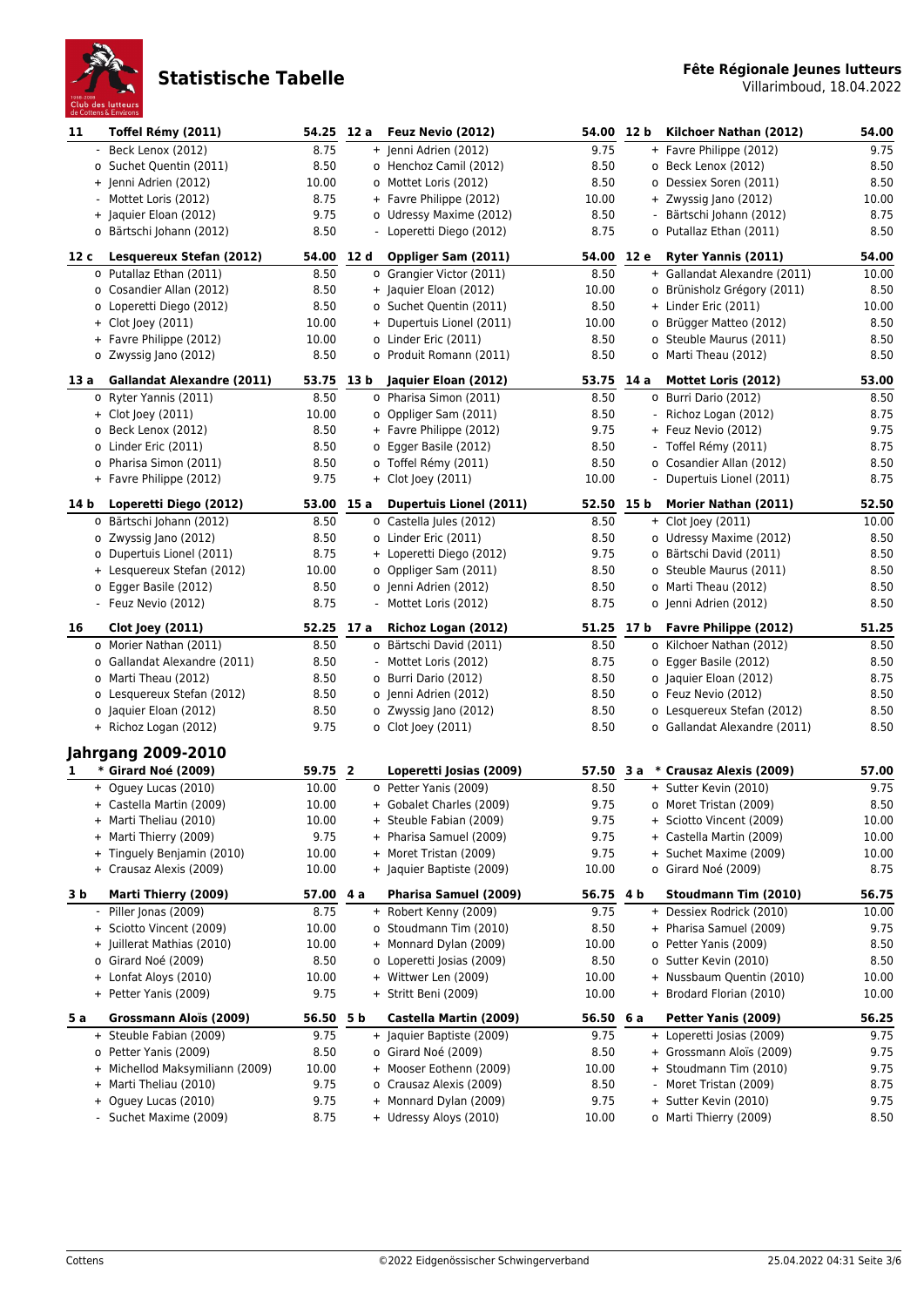

| 6 <sub>b</sub> | Sutter Kevin (2010)                               | 56.25 7 a     |                          | Suchet Maxime (2009)                                   | 56.00 7 b     |                          | Tinguely Benjamin (2010)                          | 56.00        |
|----------------|---------------------------------------------------|---------------|--------------------------|--------------------------------------------------------|---------------|--------------------------|---------------------------------------------------|--------------|
|                | o Crausaz Alexis (2009)                           | 8.50          |                          | + Nussbaum Quentin (2010)                              | 10.00         |                          | + Michellod Maksymiliann (2009)                   | 10.00        |
|                | + Nussbaum Quentin (2010)                         | 9.75          |                          | + Wittwer Len (2009)                                   | 9.75          |                          | o Marti Theliau (2010)                            | 8.50         |
|                | + Wittwer Len (2009)                              | 9.75          |                          | Moret Tristan (2009)                                   | 9.00          |                          | + Dessiex Rodrick (2010)                          | 10.00        |
|                | + Stoudmann Tim (2010)                            | 10.00         |                          | + Brodard Florian (2010)                               | 10.00         |                          | + Lonfat Aloys (2010)                             | 10.00        |
|                | o Petter Yanis (2009)                             | 8.50          |                          | o Crausaz Alexis (2009)                                | 8.50          |                          | o Girard Noé (2009)                               | 8.50         |
|                | + Oguey Lucas (2010)                              | 9.75          |                          | Grossmann Aloïs (2009)                                 | 8.75          |                          | Mooser Eothenn (2009)                             | 9.00         |
| 8              | Mooser Eothenn (2009)                             | 55.75 9 a     |                          | <b>Buchs Yanick (2009)</b>                             | 55.50 9 b     |                          | <b>Sciotto Vincent (2009)</b>                     | 55.50        |
|                | - Monnard Dylan (2009)                            | 9.00          |                          | o Wittwer Len (2009)                                   | 8.75          |                          | + Gobalet Charles (2009)                          | 9.75         |
|                | + Udressy Aloys (2010)                            | 9.75          |                          | + Jaquier Baptiste (2009)                              | 9.75          |                          | o Marti Thierry (2009)                            | 8.50         |
|                | o Castella Martin (2009)                          | 8.50          |                          | + Stritt Beni (2009)                                   | 9.75          |                          | o Crausaz Alexis (2009)                           | 8.50         |
|                | + Bühler Denis (2009)                             | 9.75          |                          | o Oguey Lucas (2010)                                   | 8.50          |                          | Steuble Fabian (2009)                             | 8.75         |
|                | + Dessiex Rodrick (2010)                          | 9.75          |                          | Robert Kenny (2009)                                    | 9.00          |                          | + Clot Colin (2009)                               | 10.00        |
|                | - Tinguely Benjamin (2010)                        | 9.00          |                          | + Dessiex Rodrick (2010)                               | 9.75          |                          | + Piller Jonas (2009)                             | 10.00        |
| 9 с            | Stritt Beni (2009)                                | 55.50 10 a    |                          | <b>Brodard Florian (2010)</b>                          | 55.25 10 b    |                          | <b>Steuble Fabian (2009)</b>                      | 55.25        |
|                | + Fragnière Elie (2010)                           | 10.00         |                          | + Grossrieder Noé (2010)                               | 9.75          |                          | o Grossmann Aloïs (2009)                          | 8.50         |
|                | - Lonfat Aloys (2010)                             | 8.75          |                          | + Juillerat Mathias (2010)                             | 9.75          |                          | + Grossrieder Noé (2010)                          | 9.75         |
|                | o Buchs Yanick (2009)                             | 8.50          |                          | + Rüegg Basil (2009)                                   | 9.75          |                          | o Loperetti Josias (2009)                         | 8.50         |
|                | + Rüegg Basil (2009)                              | 10.00         |                          | o Suchet Maxime (2009)                                 | 8.50          |                          | Sciotto Vincent (2009)                            | 8.75         |
|                | + Udressy Aloys (2010)                            | 9.75          |                          | Marti Theliau (2010)                                   | 9.00          |                          | + Fragnière Elie (2010)                           | 9.75         |
|                | o Pharisa Samuel (2009)                           | 8.50          |                          | o Stoudmann Tim (2010)                                 | 8.50          |                          | + Nussbaum Quentin (2010)                         | 10.00        |
| 10 с           | Oguey Lucas (2010)                                | 55.25 11 a    |                          | Wittwer Len (2009)                                     | 55.00 11 b    |                          | Moret Tristan (2009)                              | 55.00        |
|                | o Girard Noé (2009)                               | 8.50          |                          | + Buchs Yanick (2009)                                  | 9.75          |                          | + Dupertuis Emile (2010)                          | 9.75         |
|                | + Dupertuis Emile (2010)                          | 10.00         |                          | o Suchet Maxime (2009)                                 | 8.50          |                          | + Crausaz Alexis (2009)                           | 10.00        |
|                | + Piller Jonas (2009)                             | 9.75          |                          | o Sutter Kevin (2010)                                  | 8.50          |                          | - Suchet Maxime (2009)                            | 9.00         |
|                | + Buchs Yanick (2009)                             | 10.00         |                          | + Gobalet Charles (2009)                               | 9.75          |                          | - Petter Yanis (2009)                             | 8.75         |
|                | o Grossmann Aloïs (2009)                          | 8.50          |                          | o Pharisa Samuel (2009)                                | 8.50          |                          | o Loperetti Josias (2009)                         | 8.50         |
|                | o Sutter Kevin (2010)                             | 8.50          |                          | + Bühler Denis (2009)                                  | 10.00         |                          | - Lonfat Aloys (2010)                             | 9.00         |
| 11 c           | <b>Monnard Dylan (2009)</b>                       | 55.00 12 a    |                          | Lonfat Aloys (2010)                                    | 54.75 12 b    |                          | Marti Theliau (2010)                              | 54.75        |
|                | - Udressy Aloys (2010)                            | 9.00          |                          | + Rossier Hugo (2010)                                  | 10.00         |                          | + Joye Kylian (2010)                              | 10.00        |
|                | - Mooser Eothenn (2009)                           | 9.00          |                          | Stritt Beni (2009)                                     | 9.00          |                          | + Tinguely Benjamin (2010)                        | 9.75         |
|                | o Pharisa Samuel (2009)                           | 8.50          |                          | + Fragnière Elie (2010)                                | 10.00         |                          | o Girard Noé (2009)                               | 8.50         |
|                | + Dupertuis Emile (2010)                          | 9.75          |                          | o Tinguely Benjamin (2010)                             | 8.50          |                          | o Grossmann Aloïs (2009)                          | 8.50         |
|                | o Castella Martin (2009)                          | 8.75          |                          | o Marti Thierry (2009)                                 | 8.50          |                          | - Brodard Florian (2010)                          | 9.00         |
|                | + Gobalet Charles (2009)                          | 10.00         |                          | - Moret Tristan (2009)                                 | 8.75          |                          | - Robert Kenny (2009)                             | 9.00         |
| 12 c           |                                                   |               |                          |                                                        |               |                          |                                                   |              |
|                | Robert Kenny (2009)                               | 54.75 13      |                          | Udressy Aloys (2010)                                   | 54.50         | 14 a                     | Rüegg Basil (2009)                                | 54.25        |
|                | o Pharisa Samuel (2009)                           | 8.50          | $\overline{\phantom{a}}$ | Monnard Dylan (2009)                                   | 9.00          |                          | Bühler Denis (2009)                               | 8.75         |
|                | o Piller Jonas (2009)                             | 8.50          |                          | o Mooser Eothenn (2009)                                | 8.50          |                          | + Rossier Hugo (2010)                             | 10.00        |
|                | + Grossrieder Noé (2010)                          | 9.75          |                          | + Bühler Denis (2009)                                  | 10.00         |                          | o Brodard Florian (2010)                          | 8.50         |
|                | + Michellod Maksymiliann (2009)                   | 10.00         |                          | + Joye Kylian (2010)                                   | 10.00         |                          | o Stritt Beni (2009)                              | 8.50         |
|                | Buchs Yanick (2009)                               | 9.00          |                          | o Stritt Beni (2009)                                   | 8.50          |                          | o Piller Jonas (2009)                             | 8.50         |
|                | - Marti Theliau (2010)                            | 9.00          |                          | o Castella Martin (2009)                               | 8.50          |                          | + Juillerat Mathias (2010)                        | 10.00        |
| 14 b           | <b>Dessiex Rodrick (2010)</b>                     | 54.25 14 c    |                          | Fragnière Elie (2010)                                  | 54.25 15 a    |                          | Piller Jonas (2009)                               | 54.00        |
|                | o Stoudmann Tim (2010)                            | 8.50          |                          | o Stritt Beni (2009)                                   | 8.50          | $\overline{\phantom{a}}$ | Marti Thierry (2009)                              | 8.75         |
|                | + Joye Kylian (2010)                              | 10.00         |                          | + Bühler Denis (2009)                                  | 10.00         |                          | + Robert Kenny (2009)                             | 9.75         |
|                | o Tinguely Benjamin (2010)                        | 8.50          |                          | o Lonfat Aloys (2010)                                  | 8.50          |                          | o Oquey Lucas (2010)                              | 8.50         |
|                | + Fragnière Elie (2010)                           | 10.00         |                          | o Dessiex Rodrick (2010)                               | 8.50          |                          | - Jaquier Baptiste (2009)                         | 8.75         |
|                | o Mooser Eothenn (2009)                           | 8.75          |                          | o Steuble Fabian (2009)                                | 8.50          |                          | + Rüegg Basil (2009)                              | 9.75         |
|                | o Buchs Yanick (2009)                             | 8.50          |                          | + Clot Colin (2009)<br>+ Michellod Maksymiliann (2009) | 10.00<br>0.25 |                          | o Sciotto Vincent (2009)                          | 8.50         |
|                |                                                   |               |                          |                                                        |               |                          |                                                   |              |
| 15 b           | Jaquier Baptiste (2009)                           | 54.00 15 c    |                          | <b>Nussbaum Quentin (2010)</b>                         | 54.00 16      |                          | <b>Gobalet Charles (2009)</b>                     | 53.50        |
|                | o Castella Martin (2009)<br>o Buchs Yanick (2009) | 8.50          | 0                        | Suchet Maxime (2009)<br>o Sutter Kevin (2010)          | 8.50<br>8.50  |                          | o Sciotto Vincent (2009)                          | 8.50<br>8.50 |
|                | + Rossier Hugo (2010)                             | 8.50<br>10.00 |                          | + Dupertuis Emile (2010)                               | 9.75          |                          | o Loperetti Josias (2009)<br>+ Joye Kylian (2010) | 9.75         |
|                | - Piller Jonas (2009)                             | 8.75          |                          | + Juillerat Mathias (2010)                             | 10.00         |                          | o Wittwer Len (2009)                              | 8.50         |
|                | + Juillerat Mathias (2010)                        | 9.75          |                          | o Stoudmann Tim (2010)                                 | 8.50          |                          | + Rossier Hugo (2010)                             | 9.75         |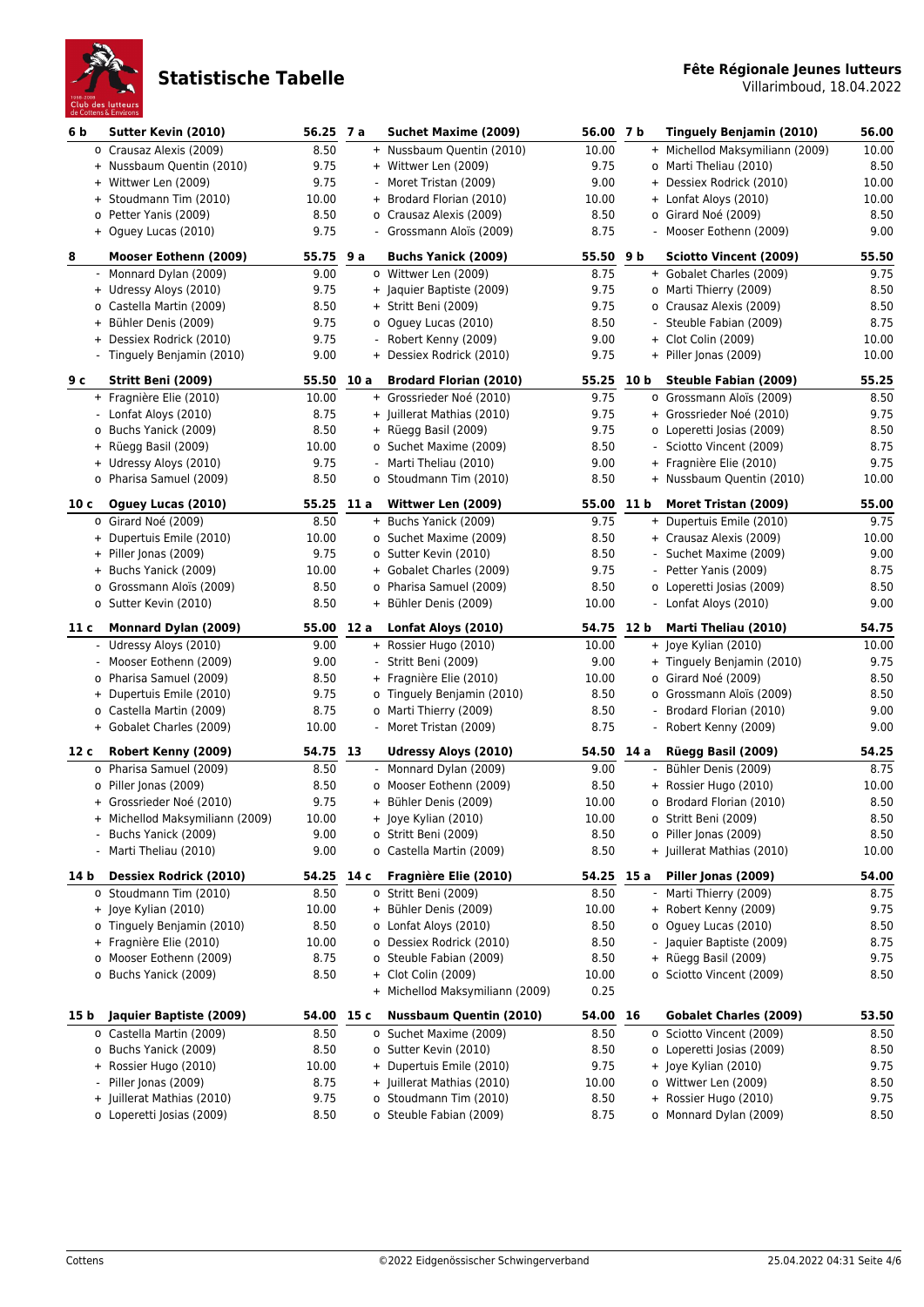

| 17              | <b>Bühler Denis (2009)</b>                          | 52.75           | 18 a | <b>Michellod Maksymiliann (2009)</b>                  | 52.50 18 b    |     | <b>Clot Colin (2009)</b>                                      | 52.50         |
|-----------------|-----------------------------------------------------|-----------------|------|-------------------------------------------------------|---------------|-----|---------------------------------------------------------------|---------------|
|                 | - Rüegg Basil (2009)                                | 8.75            |      | o Tinguely Benjamin (2010)                            | 8.50          |     | o Juillerat Mathias (2010)                                    | 8.50          |
|                 | o Fragnière Elie (2010)                             | 8.50            |      | + Clot Colin (2009)                                   | 9.75          |     | o Michellod Maksymiliann (2009)                               | 8.50          |
|                 | o Udressy Aloys (2010)                              | 8.50            |      | o Grossmann Aloïs (2009)                              | 8.50          |     | o Grossrieder Noé (2010)                                      | 8.50          |
|                 | o Mooser Eothenn (2009)                             | 8.50            |      | o Robert Kenny (2009)                                 | 8.50          |     | + Rossier Hugo (2010)                                         | 10.00         |
|                 | + Dupertuis Emile (2010)                            | 10.00           |      | - Grossrieder Noé (2010)                              | 8.75          |     | o Sciotto Vincent (2009)                                      | 8.50          |
|                 | o Wittwer Len (2009)                                | 8.50            |      | o Fragnière Elie (2010)                               | 8.50          |     | o Fragnière Elie (2010)                                       | 8.50          |
| 18 <sub>c</sub> | <b>Dupertuis Emile (2010)</b>                       | 52.50           | 18 d | Juillerat Mathias (2010)                              | 52.50 19      |     | Rossier Hugo (2010)                                           | 51.25         |
|                 | o Moret Tristan (2009)                              | 8.50            |      | + Clot Colin (2009)                                   | 10.00         |     | o Lonfat Aloys (2010)                                         | 8.50          |
|                 | o Oguey Lucas (2010)                                | 8.50            |      | o Brodard Florian (2010)                              | 8.50          |     | o Rüegg Basil (2009)                                          | 8.50          |
|                 | o Nussbaum Quentin (2010)                           | 8.50            |      | o Marti Thierry (2009)                                | 8.50          |     | o Jaquier Baptiste (2009)                                     | 8.50          |
|                 | o Monnard Dylan (2009)                              | 8.50            |      | o Nussbaum Quentin (2010)                             | 8.50          |     | o Clot Colin (2009)                                           | 8.50          |
|                 | o Bühler Denis (2009)                               | 8.50            |      | o Jaquier Baptiste (2009)                             | 8.50          |     | o Gobalet Charles (2009)                                      | 8.75          |
|                 | + Rossier Hugo (2010)                               | 10.00           |      | o Rüegg Basil (2009)                                  | 8.50          |     | o Dupertuis Emile (2010)                                      | 8.50          |
| 20              | Grossrieder Noé (2010)                              | 44.25 21        |      | Joye Kylian (2010)                                    | 34.00         |     |                                                               |               |
|                 | o Brodard Florian (2010)                            | 8.50            |      | o Marti Theliau (2010)                                | 8.50          |     |                                                               |               |
|                 | o Steuble Fabian (2009)                             | 8.50            |      | o Dessiex Rodrick (2010)                              | 8.50          |     |                                                               |               |
|                 | o Robert Kenny (2009)                               | 8.50            |      | o Gobalet Charles (2009)                              | 8.50          |     |                                                               |               |
|                 | + Clot Colin (2009)                                 | 10.00           |      | o Udressy Aloys (2010)                                | 8.50          |     |                                                               |               |
|                 | - Michellod Maksymiliann (2009)                     | 8.75            |      |                                                       |               |     |                                                               |               |
|                 |                                                     |                 |      |                                                       |               |     |                                                               |               |
|                 | <b>Jahrgang 2007-2008</b>                           |                 |      |                                                       |               |     |                                                               |               |
| 1               | * Zbinden Roman (2007)                              | 58.25 2<br>9.75 |      | * Suchet Yannick (2007)                               | 57.75 3       |     | <b>Sutter Flavio (2008)</b>                                   | 56.75         |
|                 | + Schweizer Manuel (2007)<br>+ Moret Nicolas (2008) | 10.00           |      | - Sutter Silvan (2007)<br>+ Brodard François (2008)   | 9.00<br>10.00 |     | + Trachsel Adrien (2008)<br>+ Tuscher Esteban (2007)          | 9.75<br>9.75  |
|                 | + Von Niederhausern David (2007)                    | 10.00           |      | + Vuichoud Clément (2008)                             | 9.75          |     | - Jacquaz Gaëtan (2008)                                       | 8.75          |
|                 | + Grandgirard Nathan (2007)                         | 9.75            |      | - Sauthier Bastien (2007)                             | 9.00          |     | + Boschung Levin (2008)                                       | 9.75          |
|                 | + Sauthier Bastien (2007)                           | 9.75            |      | + Dedelley Lino (2007)                                | 10.00         |     | Cardinaux Nathaël (2008)                                      | 9.00          |
|                 | - Suchet Yannick (2007)                             | 9.00            |      | + Cardinaux Nathaël (2008)                            | 10.00         |     | + Torche Louis (2007)                                         | 9.75          |
|                 |                                                     |                 |      | - Zbinden Roman (2007)                                | 0.00          |     |                                                               |               |
|                 |                                                     |                 |      |                                                       |               |     |                                                               |               |
|                 |                                                     |                 |      |                                                       |               |     |                                                               |               |
| 4 a             | Sutter Silvan (2007)                                | 56.25 4 b       |      | Jacquaz Gaëtan (2008)                                 | 56.25         | 4 c | Genoud Robin (2007)                                           | 56.25         |
|                 | - Suchet Yannick (2007)                             | 8.75            |      | + Steuble Reto (2008)                                 | 9.75          |     | + Giger Linus (2008)                                          | 10.00         |
|                 | + Castella Lucien (2007)                            | 9.75            |      | + Amacker Nico (2008)                                 | 9.75          |     | o Sauthier Bastien (2007)                                     | 8.50          |
|                 | + Pellet Leon (2007)                                | 9.75            |      | - Sutter Flavio (2008)                                | 9.00          |     | Amacker Nico (2008)                                           | 9.00          |
|                 | + Torche Louis (2007)                               | 9.75            |      | - Linder Laurent (2007)                               | 9.00          |     | - Tissot Maxence (2008)                                       | 9.00          |
|                 | o Jacquaz Gaëtan (2008)                             | 8.50            |      | + Sutter Silvan (2007)                                | 10.00         |     | + Knieling Jonas (2008)                                       | 9.75          |
|                 | + Grandgirard Nathan (2007)                         | 9.75            |      | - Sauthier Bastien (2007)                             | 8.75          |     | + Dedelley Lino (2007)                                        | 10.00         |
| 4 d             | <b>Sauthier Bastien (2007)</b>                      | 56.25           | 5 a  | Cardinaux Nathaël (2008)                              | 56.00 5 b     |     | <b>Schweizer Manuel (2007)</b>                                | 56.00         |
|                 | + Vuagniaux Nathan (2007)                           | 10.00           |      | - Grandgirard Nathan (2007)                           | 9.00          |     | o Zbinden Roman (2007)                                        | 8.50          |
|                 | + Genoud Robin (2007)                               | 10.00           |      | + Stricker Andy (2007)                                | 9.75          |     | o Grandgirard Nathan (2007)                                   | 8.75          |
|                 | + Linder Laurent (2007)                             | 10.00           |      | + Bielmann Benjamin (2007)                            | 10.00         |     | + Tissot Arnaud (2008)                                        | 9.75          |
|                 | - Suchet Yannick (2007)                             | 9.00            |      | + Von Niederhausern David (2007)                      | 9.75          |     | + Tuscher Esteban (2007)                                      | 10.00         |
|                 | o Zbinden Roman (2007)                              | 8.50            |      | - Sutter Flavio (2008)                                | 9.00          |     | - Von Niederhausern David (2007)                              | 9.00          |
|                 | - Jacquaz Gaëtan (2008)                             | 8.75            |      | o Suchet Yannick (2007)                               | 8.50          |     | + Morier Jules (2007)                                         | 10.00         |
| 6 a             | Amacker Nico (2008)                                 | 55.75 6 b       |      | Linder Laurent (2007)                                 | 55.75 6 c     |     | Pellet Leon (2007)                                            | 55.75         |
|                 | + Gendre Sulian (2008)                              | 10.00           |      | + Stricker Andy (2007)                                | 9.75          |     | Dedelley Lino (2007)                                          | 8.75          |
|                 | o Jacquaz Gaëtan (2008)                             | 8.50            |      | + Torche Louis (2007)                                 | 10.00         |     | + Pilloud Tristan (2008)                                      | 9.75          |
|                 | - Genoud Robin (2007)                               | 8.75            |      | o Sauthier Bastien (2007)                             | 8.50          |     | o Sutter Silvan (2007)                                        | 8.50          |
|                 | + Brodard François (2008)                           | 9.75            |      | - Jacquaz Gaëtan (2008)                               | 9.00          |     | + Gendre Sulian (2008)                                        | 10.00         |
|                 | + Trachsel Adrien (2008)<br>- Linder Laurent (2007) | 10.00<br>8.75   |      | + Morier Jules (2007)<br>- Amacker Nico (2008)        | 9.75<br>8.75  |     | Grandgirard Nathan (2007)<br>+ Von Niederhausern David (2007) | 9.00<br>9.75  |
|                 |                                                     |                 |      |                                                       |               |     |                                                               |               |
| 7               | <b>Vuichoud Clément (2008)</b>                      | 55.50 8 a       |      | Stricker Andy (2007)                                  | 55.25 8 b     |     | Tissot Arnaud (2008)                                          | 55.25         |
|                 | + Pilloud Tristan (2008)<br>+ Tissot Arnaud (2008)  | 9.75            |      | o Linder Laurent (2007)<br>o Cardinaux Nathaël (2008) | 8.50          |     | + Bapst Olivier (2008)<br>o Vuichoud Clément (2008)           | 9.75          |
|                 | o Suchet Yannick (2007)                             | 10.00           |      | + Gendre Sulian (2008)                                | 8.50          |     | o Schweizer Manuel (2007)                                     | 8.50          |
|                 | Trachsel Adrien (2008)<br>$\sim$                    | 8.50<br>8.75    |      | + Bielmann Benjamin (2007)                            | 10.00<br>9.75 |     | + Moret Nicolas (2008)                                        | 8.50<br>10.00 |
|                 | o Stricker Andy (2007)                              | 8.50            |      | + Vuichoud Clément (2008)                             | 9.75          |     | - Vuagniaux Nathan (2007)                                     | 8.75          |